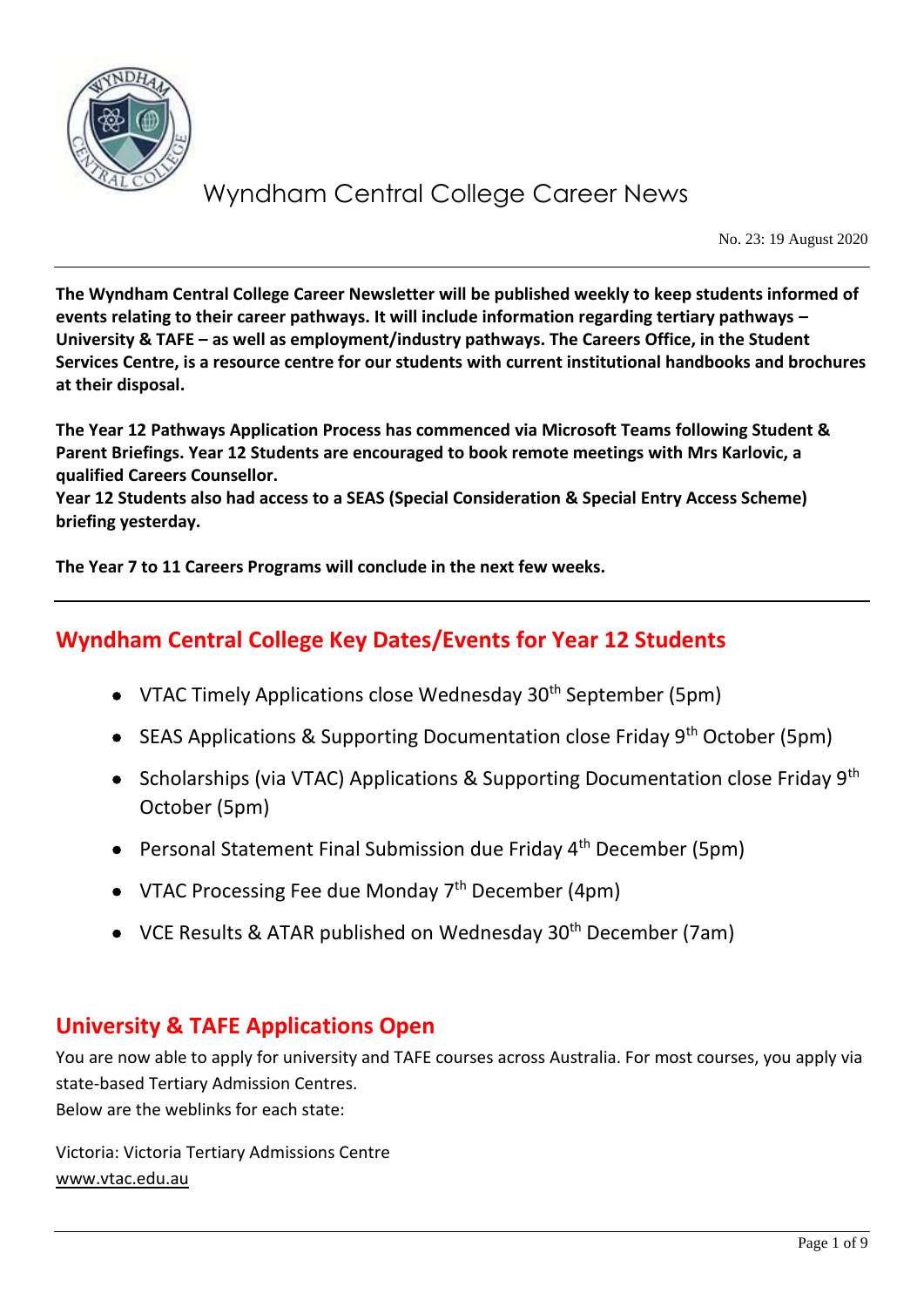

No. 23: 19 August 2020

NSW/ACT: Universities Admissions Centre [www.uac.edu.au](http://www.uac.edu.au/)

SA/NT: South Australia Tertiary Admissions Centre [www.satac.edu.au](http://www.satac.edu.au/)

Queensland: Queensland Tertiary Admissions Centre [www.qtac.edu.au](http://www.qtac.edu.au/)

Western Australia: Tertiary Institutions Service Centre [www.tisc.edu.au](http://www.tisc.edu.au/)

Tasmania: apply directly to the University of Tasmania [www.utas.edu.au](http://www.utas.edu.au/)

You will need access to a computer or smart phone, your student ID number, and a PayPal account or credit/debit card.

You will be able to apply for special consideration, some access and equity scholarships and some early entry/guaranteed programs via the Tertiary Admission Centres.

## **Get Help with the VTAC Application Process**

**At Wyndham Central College, briefings were run by Mrs Karlovic (Pathways & Transitions Leader) followed by a phone or Microsoft Teams meeting with each student to complete applications which are taking place now. Students are invited to book times with Mrs Karlovic**

## **Early Admission Programs**

**August closing dates for some early admission programs include: Swinburne University** Early Entry Program 28 August (Round 1),<https://bit.ly/2WiPub5>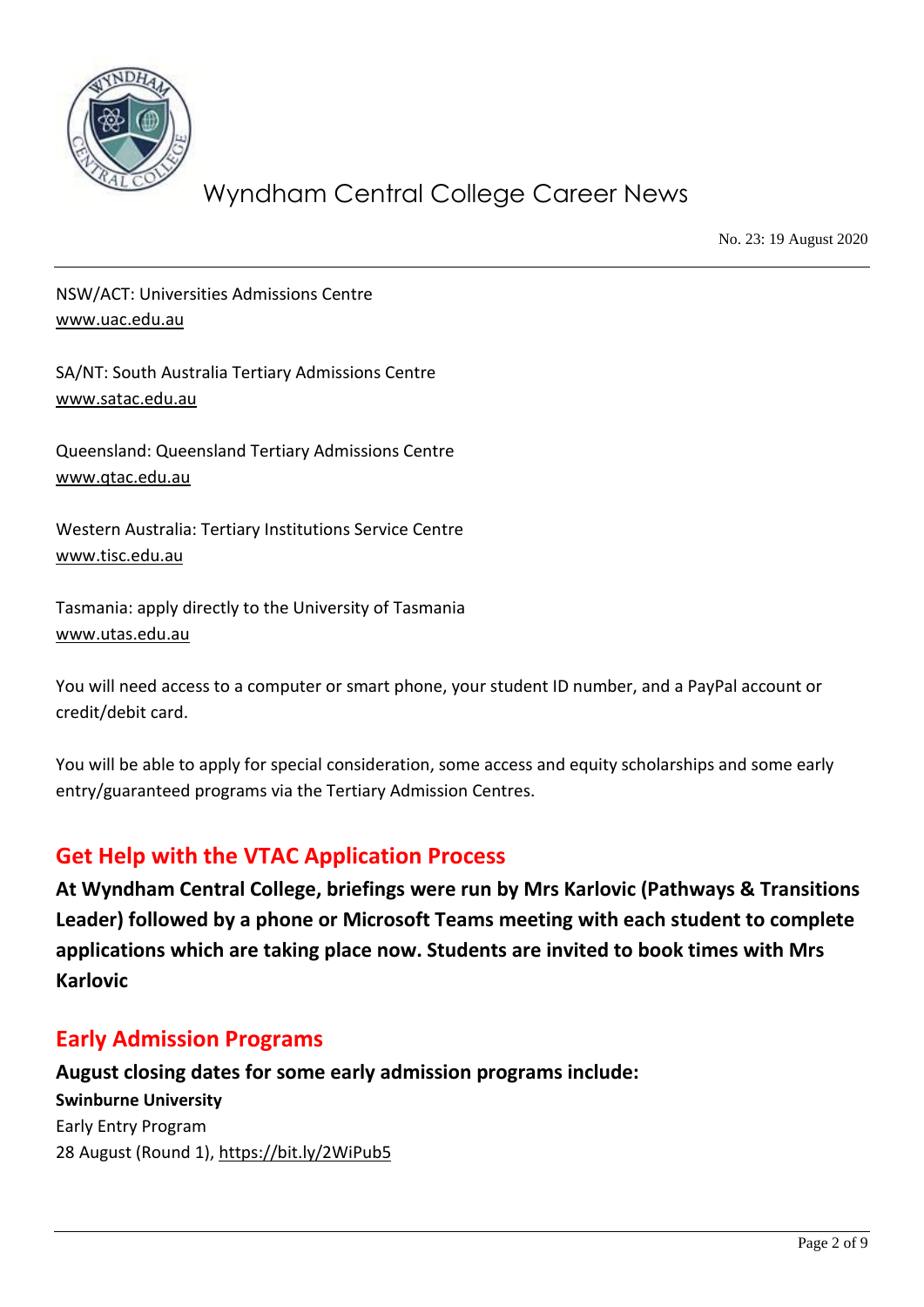

No. 23: 19 August 2020

**La Trobe University** Aspire Program Monday 31 August,<http://bit.ly/2v9WOLN> **Charles Sturt University** Charles Sturt Advantage Monday 31 August,<https://bit.ly/2UmOlgT>

## **Virtual Open Day Dates**

### **The following are upcoming dates for several Victorian based institutes.**

**The Hotel School Melbourne** 18 – 20 August,<https://bit.ly/3jsocZN> **La Trobe University** Regional campuses Sunday 23 August,<http://bit.ly/3chXyPA> **University of Tasmania** Tuesday 25 August,<https://bit.ly/3j2oHsL> **Deakin University** Wednesday 26 August,<https://bit.ly/33icNpW> (for those who missed the open day on the  $16<sup>th</sup>$ ) **Kangan Institute** Wednesday 26 August,<https://bit.ly/328FzHs> **Victoria University** Saturday 29 August, http://bit.ly/2I4uehl **Collarts** Saturday 29 August,<https://bit.ly/2Ee4UqQ> **Monash University** 29 – 31 August,<http://bit.ly/386QjH8> **SAE Qantm** Sunday 30 August,<https://bit.ly/3h5oKDv> **RMIT University** The recordings from the recent open day are available on demand until the  $31<sup>st</sup>$  of August, <https://bit.ly/2CCP4Wp>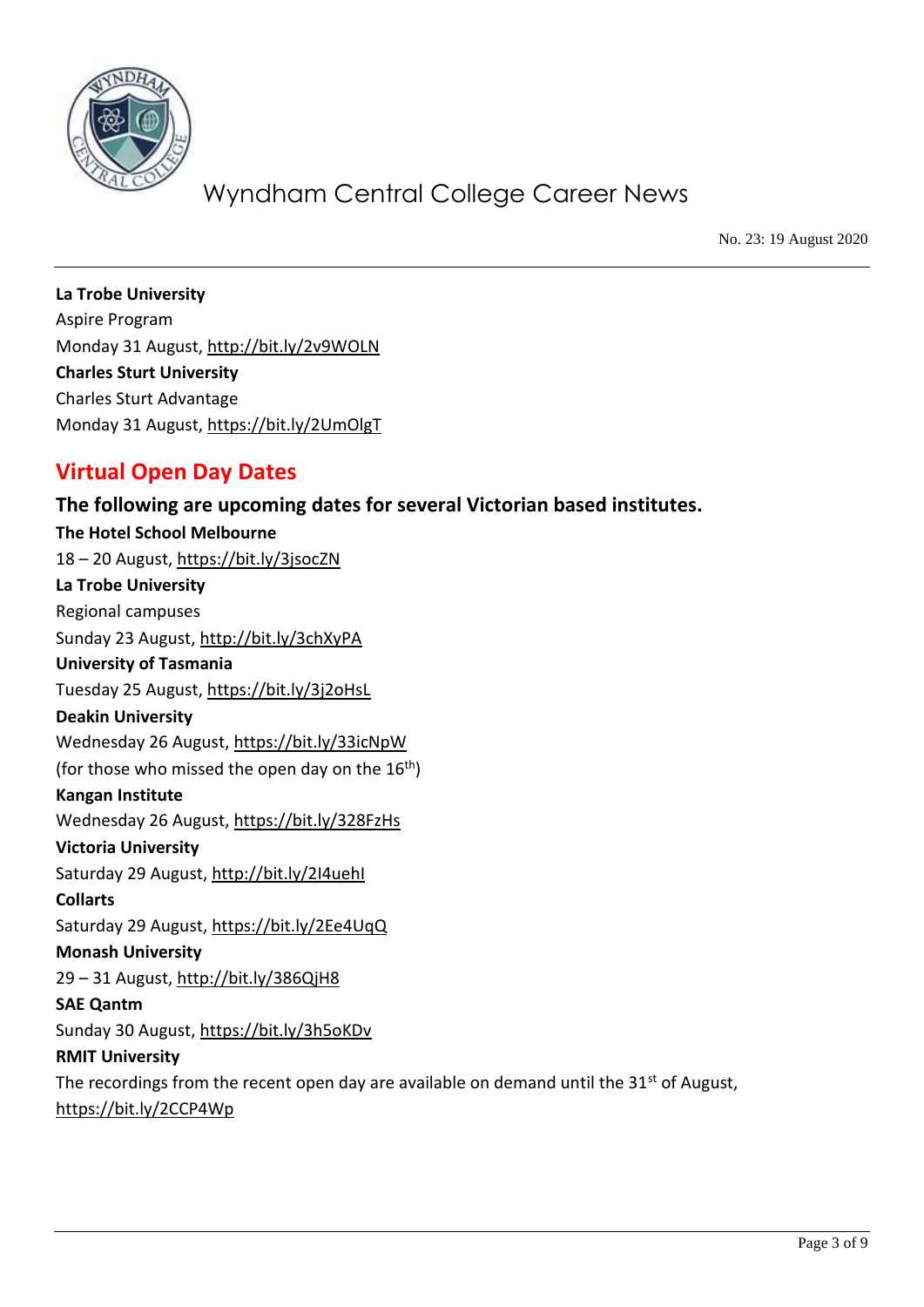

No. 23: 19 August 2020

## **Upcoming Virtual Events**

#### **RMIT: Discover What's Next Series**

RMIT University is running 17 online webinars for students exploring a variety of topics such as:

- transitioning to university and TAFE pathways
- selection tasks for courses such as architecture, landscape architecture, photography, textiles, gaming

For information and to register for sessions, visit<https://bit.ly/3h8pS9k>

#### **Federation University – Your Fed Future**

Federation University is running the following online webinar for prospective students:

#### **August**

19 Bachelor of Biotechnology

26 Bachelor of Geoscience

Information and RSVP - <https://bit.ly/2WfWfLo>

#### **Monash University – Online Information Seminars**

Monash is running the following online seminars for prospective students:

#### **August**

| 19                                            | <b>Information Technology</b> |  |
|-----------------------------------------------|-------------------------------|--|
| 20                                            | Science                       |  |
| 26                                            | Debate: autonomous cars       |  |
|                                               | are better than human         |  |
|                                               | drivers                       |  |
| 27                                            | Law                           |  |
| Information and RSVP - https://bit.ly/2LaE3fA |                               |  |

#### **Careers in Engineering Webinar**

Join Careers with STEM co-founder and journalist Heather Catchpole in an interactive careers webinar as we speed test the latest edition of Careers with STEM: Engineering.

Meet engineers working on fascinating challenges and learn about how they got involved in their exciting careers

Date: 21 August 2020, 12pm – 1pm Information and RSVP:<https://bit.ly/2ZGxpFY>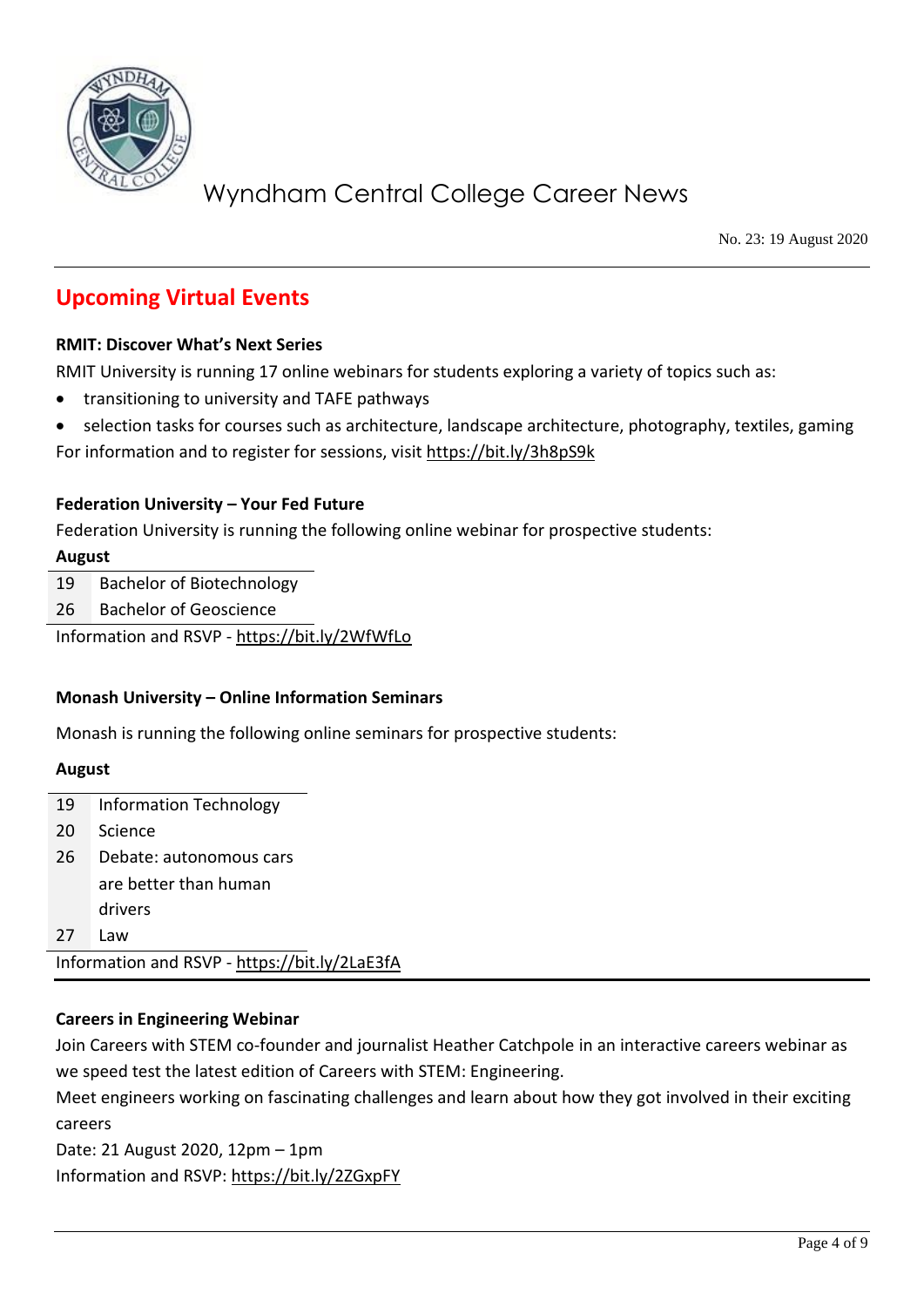

No. 23: 19 August 2020

#### **Year13 - Future of Work Expo**

Year13 are running another amazing expo for students! The theme for this expo is 'Future of Work'. You can go into the running to win huge prizes by participating in webinars and there is an impressive lineup of guest speakers such as:

- Dr Alan Finkel (Australia's Chief Scientist)
- Janine Allis (the founder of Boost Juice)
- Stephen Scheeler (the former CEO of Facebook Australia and New Zealand)

This is an event not to be missed! Dates: Tuesday 25 – Thursday 27 August Information and RSVP:<https://bit.ly/30QbDQZ>

## **Updates from Collarts**

Collarts is an institute in Melbourne that offers courses in: Animation, VFX Audio Engineering Comedy Content Creation Entertainment - Journalism Interior Design Fashion Marketing Music Production Entertainment - Management Music Performance

Selections are based on interviews.

At Collarts, you are selected on an interview, not your ATAR. Once you submit a VTAC application, Collarts will contact you with information about the interview.

#### **Collarts New Early Entry Program**

Students can now apply for Collarts courses via a new early entry program called Launchpad. Students will still need to apply for courses via VTAC, but through Launchpad can get an early advisory letter, <https://bit.ly/3h7ZL27>

#### **Kickstarter Scholarships**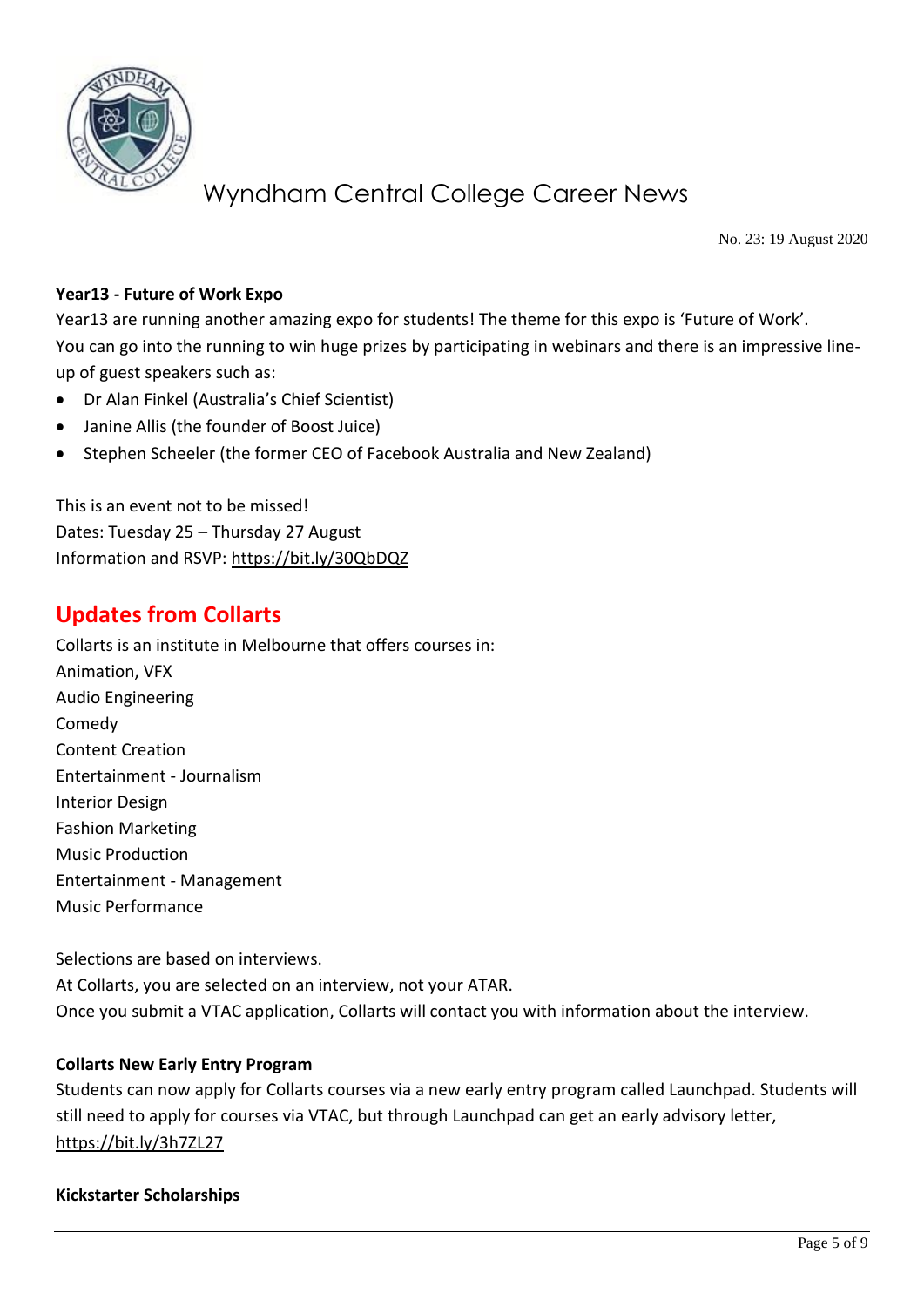

No. 23: 19 August 2020

Year 12 students can apply for scholarships for the 2021 intake via<https://bit.ly/2E8IZBE>

#### **Virtual Open Day**

Saturday 29 August,<https://bit.ly/2Ee4UqQ>

### **Passionate About Cooking?**

#### **The Nestlé Golden Chef's Hat Award**

The Nestlé Golden Chef's Hat Award is Australia's longest running apprentice Chef culinary competition. Each year talented young chefs compete alongside the country's top emerging culinary talent to win the highly sought-after Golden Chef's Hat.

The prize includes a once in a lifetime culinary trip to an exciting overseas destination plus hands-on work experience in the kitchen of a celebrated chef's restaurant.

To learn more about the Nestlé Golden Chef's Hat Award check out the amazing video entries of this year's Golden Chef finalists,<https://bit.ly/3iMRpgU> and follow their journey on Facebook and Instagram.

### **Engineering Careers**

Want to get excited about where engineering could take you? The latest issue of Careers with STEM celebrates what engineering is all about and showcases a diverse mix of professionals owning their fields. Meet the talented problem solvers building the cities of the future, fighting the COVID-19 pandemic and making the world a better, more inclusive and liveable place.

To download the free e-magazine as well as a range of other career e-magazines (e.g., data science, economics, computer science, maths, cyber security) visit<http://bit.ly/39SxV6r>

### **RMIT University - Updates**

#### **New Pathways Guaranteed Program**

This new program will secure you a place in a Bachelor degree, as soon as you complete the relevant vocational course. You'll get to study the field of your choice, and graduate with two RMIT qualifications. There are 85 pathway package options and you apply for the pathway packages via VTAC. This is an excellent option for students who are concerned they may not achieve the required ATAR for their desired Bachelor courses.

Research the available pathway packages via VTAC course search, [www.vtac.edu.au](http://www.vtac.edu.au/)

## **Technology Scholarship**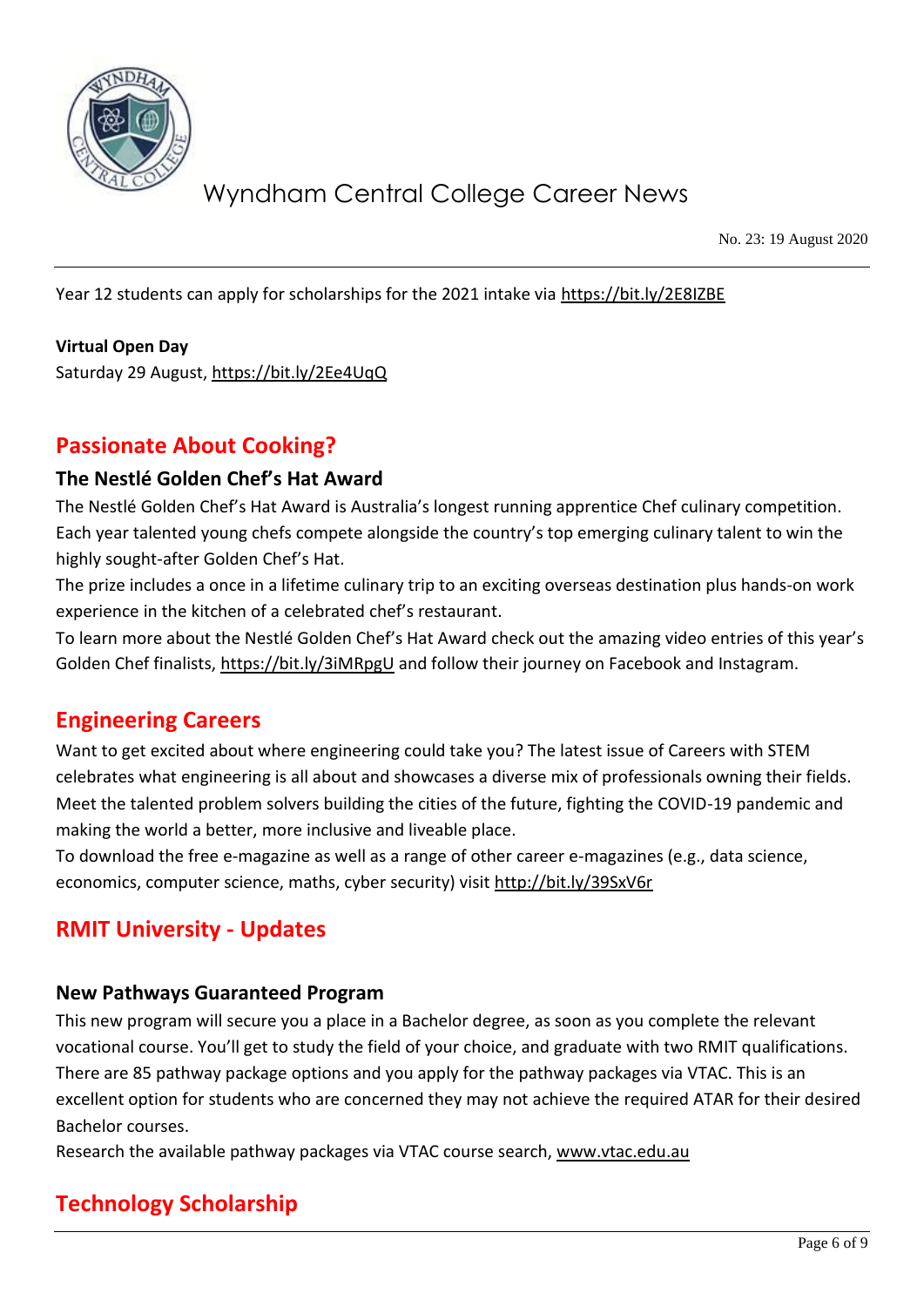

No. 23: 19 August 2020

### **Westpac Young Technologist Scholarship**

This is a fantastic scholarship for students applying for technology related degrees at one of the following universities:

- **RMIT University**
- University of Wollongong
- Western Sydney University
- Queensland University of Technology
- **Murdoch University**

The *Careers Department* has information about the scholarship and profiles of previous recipients on their website. Go t[o https://bit.ly/2BeteHz](https://bit.ly/2BeteHz) 

### **Recorded Career Webinars**

CareersEvent.com have a series of recorded webinars that students can watch based on their career or course interest areas.

Go t[o https://bit.ly/30NGJsq](https://bit.ly/30NGJsq)

### **Free VCE Revision Lectures**

Australian Catholic University is running a series of free HSC and VCE revision lectures. You can access dates and register for sessions at this link - <https://bit.ly/3irvVGc>

### **Employment Resources**

Do you need a Tax File Number (TFN)? If you are planning to get a job or if you would like to study at university or TAFE next year, you will need a TFN. To start the application process, go to<http://bit.ly/2aLCSjJ> Find out about your rights at work Learn about your rights, responsibilities, how to resolve issues in the workplace and rules about unpaid work,<https://bit.ly/1Svl7DP> Learn about safety in the workplace Your rights and responsibilities - <https://bit.ly/2K2AYPK> and how to stay safe - <https://bit.ly/2VA24j5> Important tips about your first or current job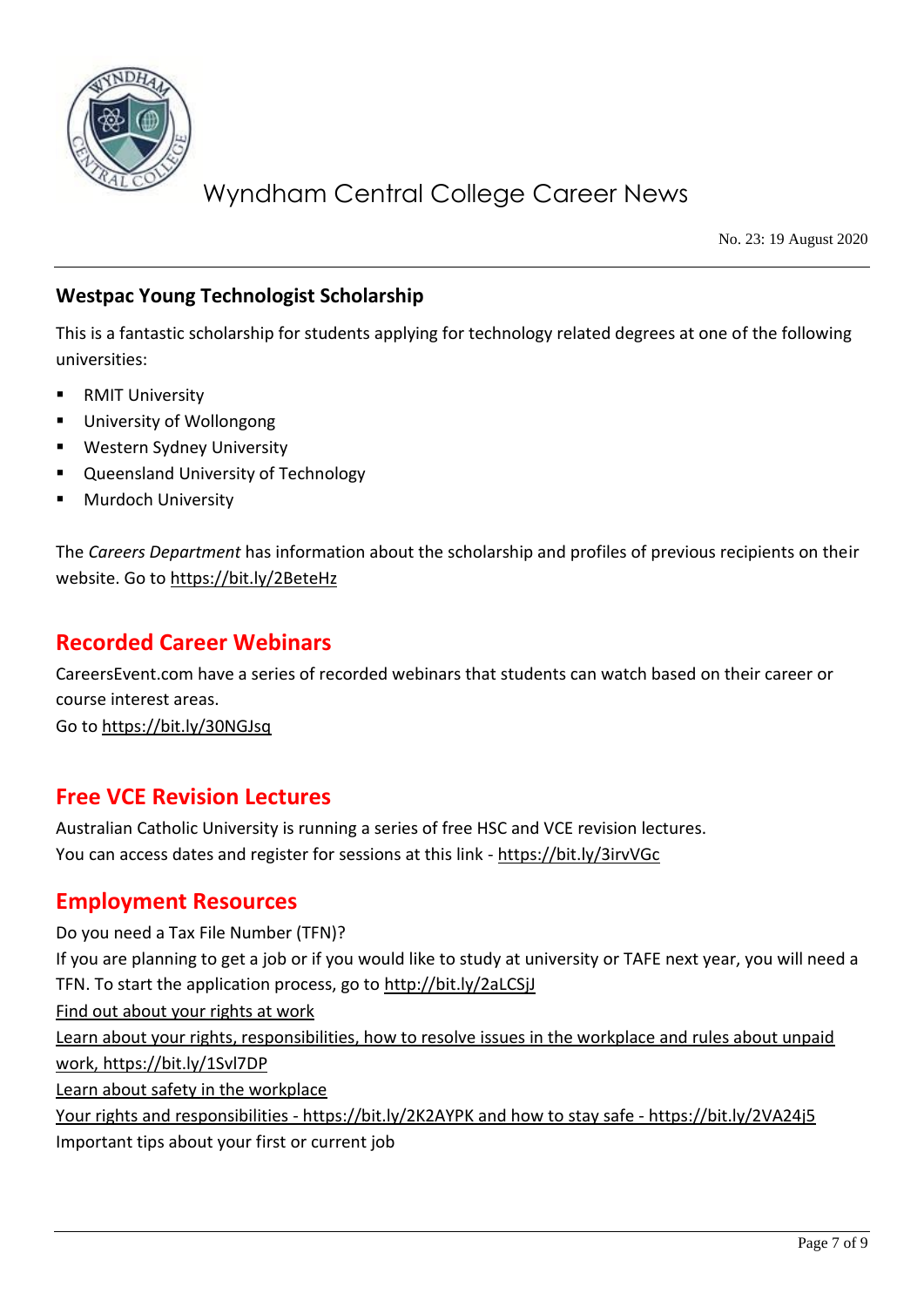

No. 23: 19 August 2020

The team at Careers with STEM asked the following questions: how will the experience of your first job prepare you for your next job, and how do you make the most of your first or current job to prepare you for the future? To read their answers and suggested industries to work in (e.g., pharmacy assistant), go to <http://bit.ly/2x8imoh>

## **The University of Melbourne - 2021 Admissions Update**

### **Guaranteed ATARs for 2021 Undergraduate Entry**

2021 admissions will look a little different at the University of Melbourne.

In 2021, all applicants who meet the ATAR requirements in the provided table will benefit from guaranteed entry to the University.

If they meet the course prerequisites and preference their courses appropriately via VTAC, applicants who attain the guaranteed ATAR for their preferred course will achieve a place at the University when they receive their ATAR on 30 December 2020.

Formal offers will be provided through the VTAC on 14 January 2021.

Note, applicants can still achieve a place at The University of Melbourne if their ATAR falls below those listed below via competitive entry.

Students who have experienced disadvantage can qualify for the Access Melbourne program by completing a Special Consideration (SEAS) application via VTAC,<https://bit.ly/3h91ZhZ>

| <b>Bachelor of Agriculture</b> | 72 |
|--------------------------------|----|
| <b>Bachelor of Arts</b>        | 88 |
| <b>Bachelor of Biomedicine</b> | 95 |
| <b>Bachelor of Commerce</b>    | 95 |
| <b>Bachelor of Design</b>      | 88 |
| <b>Bachelor of Science</b>     | RЯ |

Access Melbourne for 2021 - Guaranteed Entry

Applicants who qualify under SEAS in the following categories

- Resident of a rural or isolated area
- Disadvantaged financial background
- Recognition as an Indigenous Australian

Will be guaranteed entry into courses with lower guaranteed ATARs, providing they meet course prerequisites and preference the courses via VTAC correctly.